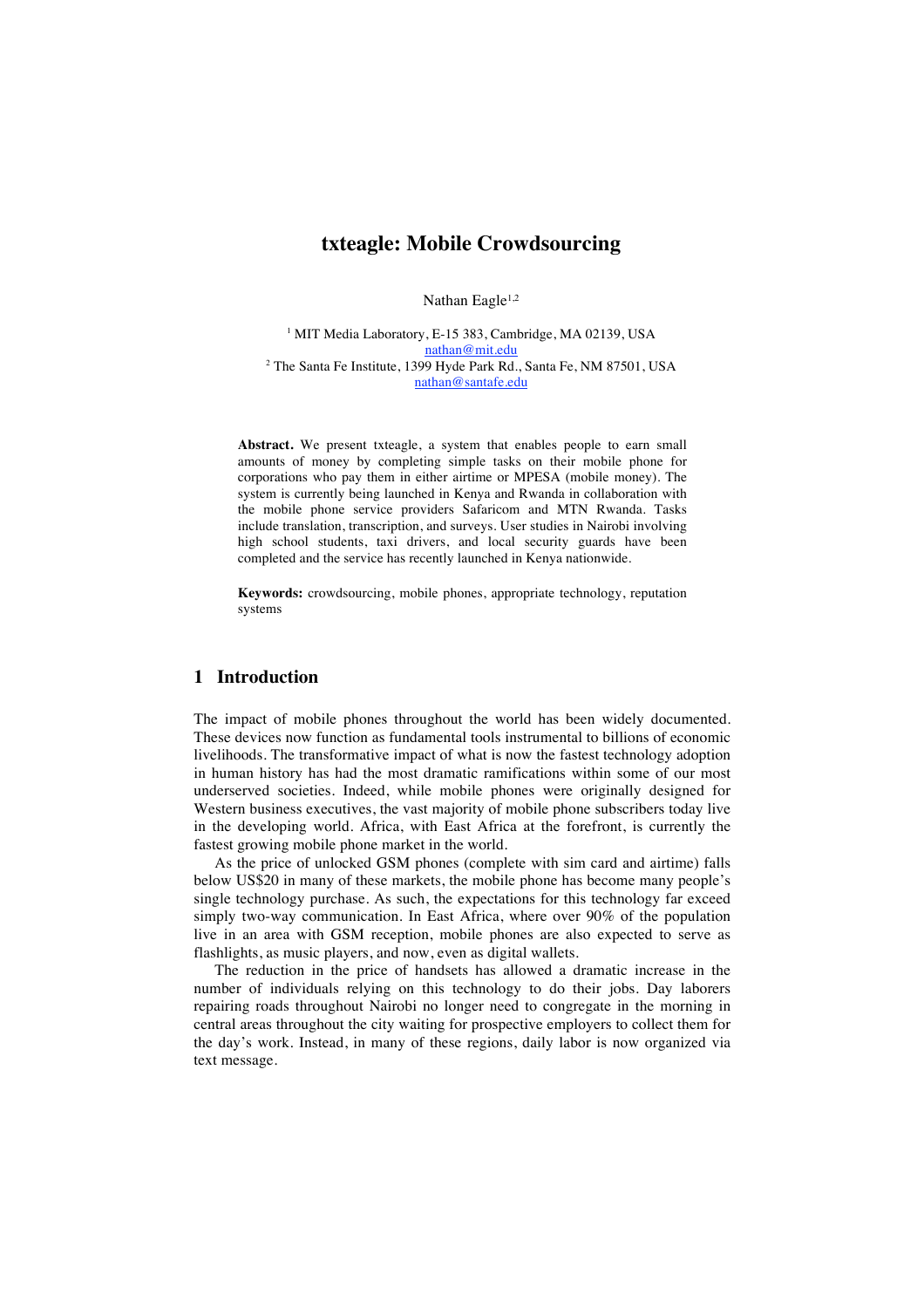However, with unemployment levels rising to almost fifty percent in countries such as Kenya, there are still hundreds of millions of mobile phone subscribers who are unable to find consistent work. Given high rates of unemployment and marginal income sources, many of the more than 2 billion mobile phone subscribers currently living in the developing world would greatly benefit from even an extra dollar per day. Amazon's Mechanical Turk<sup>1</sup> has successfully introduced "human intelligence tasks" that can be completed by individuals with a personal computer connected to the internet for small amounts of money. We apply the same principle to "txteagle", a mobile phone-based system that untethers these tasks from the PC and offers them to the world's billions of mobile phone users - providing an additional source of supplementary income to rural and low income populations.

## **2 Related Work**

**SMS Bloodbank.** The idea for txteagle originated in the Kilifi local district hospital on the coast of Kenya, where the author worked for the two years between 2006 and 2007. The village of Kilifi is located on one of Kenya's major thoroughfares between the cities of Mombasa and Malindi – a road that hosts a significant number of serious traffic accidents. The Kilifi local district hospital provides emergency support to the victims of these vehicular accidents, which causes the relatively small hospital's blood supplies to be regularly depleted. Messages periodically circulate around the hospital asking for volunteer donors of a specific blood type, and hospital staff become emergency blood donors far more often than is preferable. This situation is at least partially due the lack of direct communication between the rural hospitals and the officials in Kenya's central blood banks.

Together with University of Nairobi research assistant Eric Magutu, we developed a SMS server application that enabled nurses in the local district hospital to directly provide current blood supply levels directly to officials in the centralized blood bank via text message. The information in the text was incorporated in a visual representation of blood levels at the local hospitals. This would have allowed officials to recognize an upcoming shortage before the rural blood supplies were fully depleted. However, the original SMS Bloodbank system was a total failure. While the officials at the centralized blood repositories could regularly check the website to view the rural blood supply levels, the levels were almost never updated by the nurses in the rural hospitals. While virtually all of the nurses owned a mobile phone, they were very reluctant to use their own airtime to regularly pay for the text message necessary to update the system.

In the summer of 2007, we made a slight modification to the SMS Bloodbank system such that it would automatically transfer a small amount of airtime to each nurse after they sent an appropriately formatted SMS with the day's blood supplies. With the simple additional feature, we changed our failed system into an information gathering system that is now being considered for national deployment. Our

 <sup>1</sup> http://mturk.com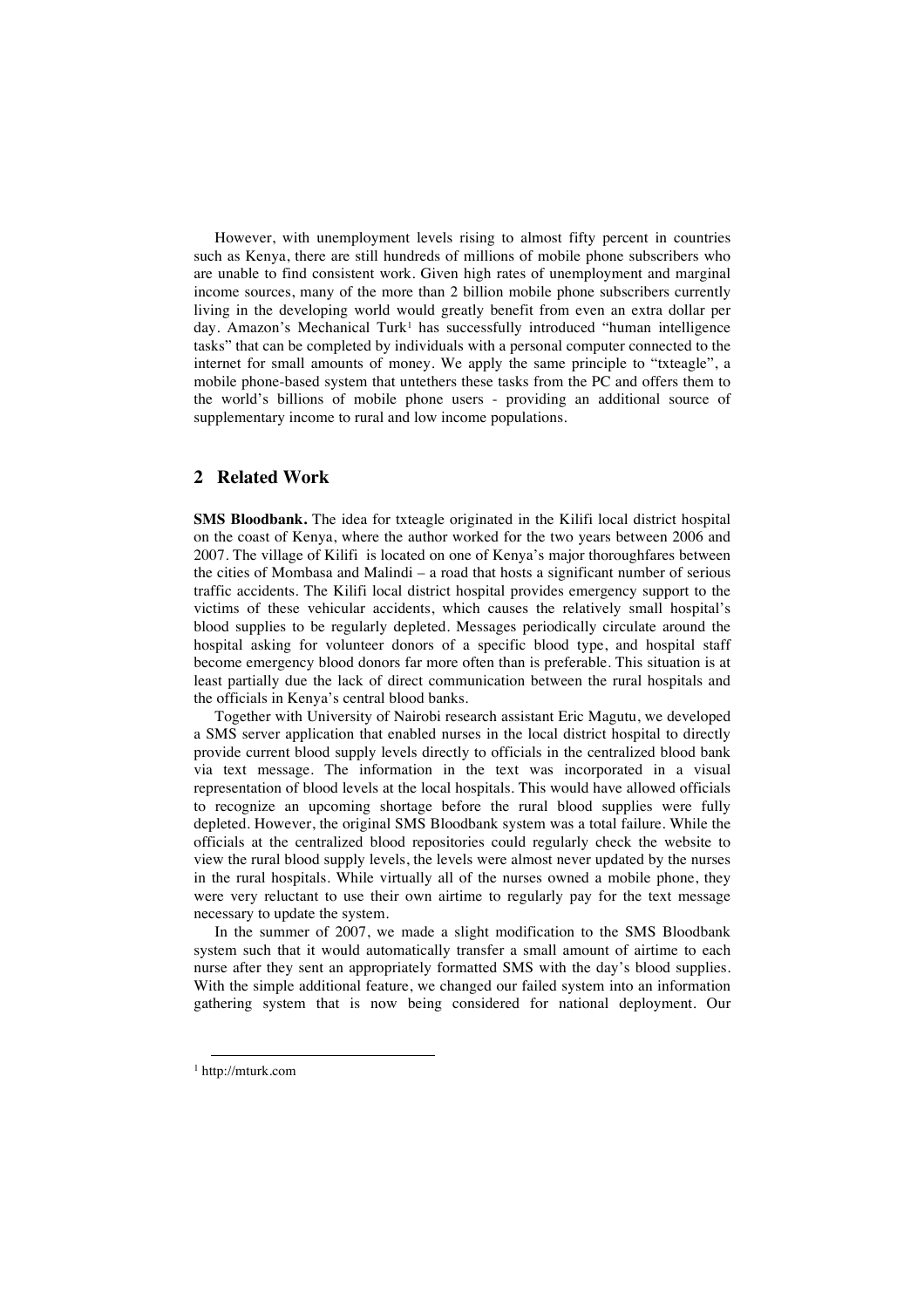experience with this initial automatic compensation system led us to consider other types of work that can be completed on (extremely) low-end phones.

**Mobile Airtime & Money Transfers in East Africa.** Originally developed to enable subscribers to transfer small amounts of airtime to others, transfer protocols like Safaricom's Sambaza<sup>2</sup> or MTN Rwanda's me $2u<sup>3</sup>$  systems became quickly popular throughout East Africa. It was common practice in many rural areas for mobile phone subscribers to accept an airtime transfer to their phones *in lieu* of a cash payment.

The popularity of airtime transfer systems in East Africa and the use of airtime as a surrogate for currency in rural regions led local mobile phone service providers to allow subscribers to transfer currency as well as airtime. MPESA<sup>4</sup>, the first of such a system, was originally developed by Safaricom in Kenya to enable any mobile phone subscriber to send or receive Kenyan Shillings from another mobile phone subscriber. A recipient can withdraw money at any Kenyan post office or one of the thousand MPESA agents throughout the country. Virtually overnight Safaricom became the largest bank in East Africa, and MPESA is rapidly scaling to neighboring countries.

**Crowdsourcing on the Web.** Enabling the public to earn small amounts of money as compensation for completing simple tasks is not a novel idea. Crowdsourcing, a term coined in 2006 [8], has taken off in a wide range of application domains (see Table 1). Amazon's Mechanical Turk (AMT) is a web service that enables anyone to post 'human intelligence tasks' (HITs) to the AMT's users ('turkers'), as well as be paid for completed tasks. Typical HITs include tasks that are easy for humans but typically extremely difficult for computers such as image tagging, natural language processing, and even survey responses. Most tasks require little time to complete and payments are generally on the order of cents.

**Table 1.** Types of crowdsourcing applications

| Application                 | Example                   |
|-----------------------------|---------------------------|
| Image Tagging               | Google, Flickr, ESP Game  |
| Natural Language Processing | OpenMind.org              |
| Photo Sales                 | <i>iStockPhoto</i>        |
| Coding                      | Rent-a-Coder, Innocentive |

 <sup>2</sup> http://www.safaricom.co.ke/index.php?id=244

<sup>3</sup> http://www.mtn.co.rw/me2u.htm

<sup>4</sup> http://www.safaricom.co.ke/index.php?id=745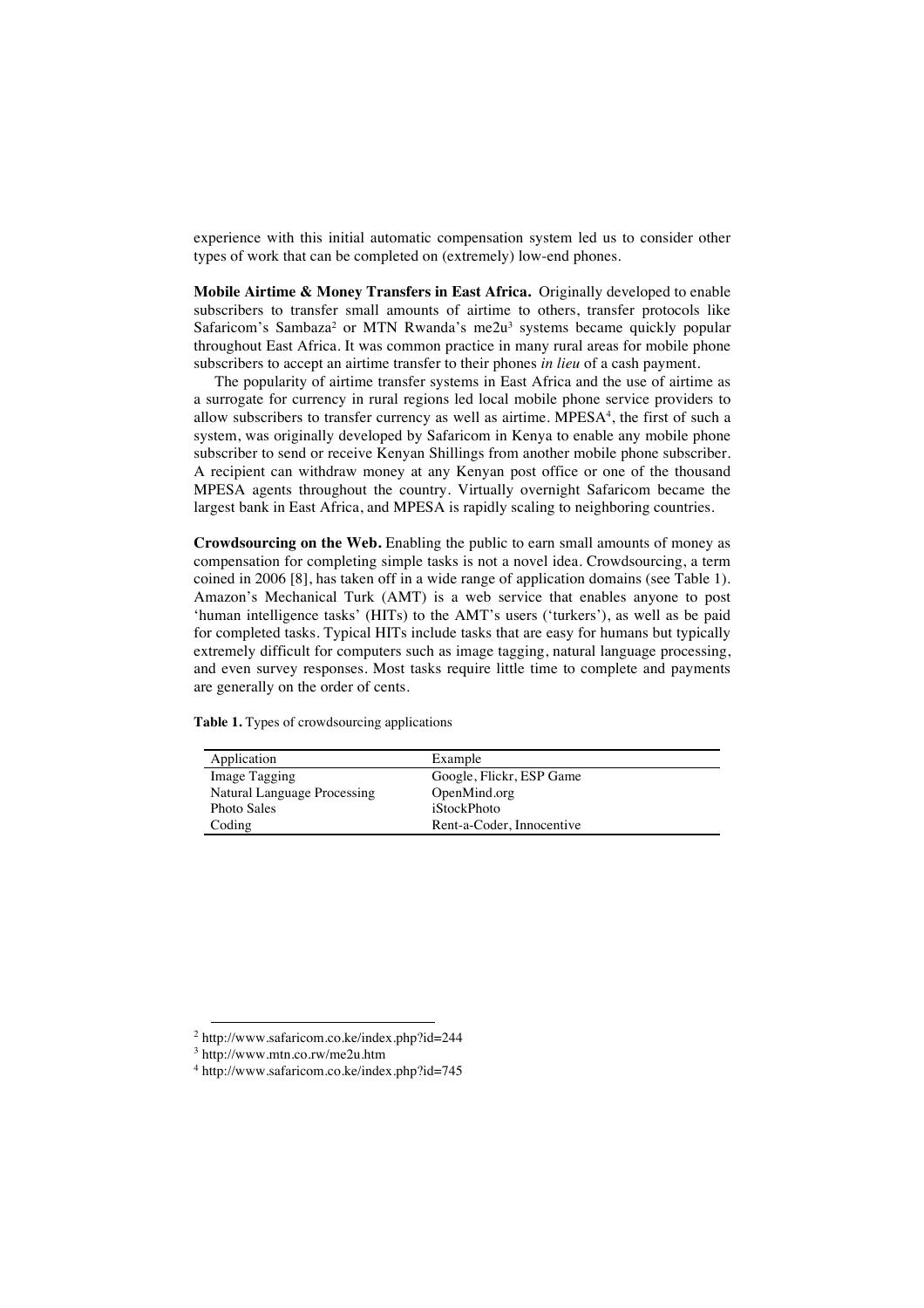**Inferring 'accuracy' from noisy user responses.** Inferring the correct answer from the responses of multiple error-prone respondents has been a problem addressed in detail throughout a variety of academic literature. Dawid and Skeene approached the problem in 1979 when attempting to infer a patient's history based on potentially biased reports from different clinicians [2]. They introduce an expectationmaximization (EM) model that simultaneously estimates the bias of these different clinicians as well as the underlying latent variable, in this case the patent's medical record. Variants of this approach have been used for a variety of other applications including linguistic annotations [7], image categorization [5], and biostatistics [1]. While these methods generally assume that all respondents complete all of the available tasks, it is fairly trivial to adjust these models to a crowdsourcing scenario. Snow et al. employ a similar EM model to infer respondent bias in categorical data [6], while Sheng et al. discuss the problem of response uncertainty and methods to estimate the number of samples required to achieve a given confidence of a correct response [3].

### **3 Tasks**

Humans can outperform computers in many types of simple tasks. Below are some examples of potential tasks using only text and voice communication channels that can be completed on every one of the 4 billion GSM phones in the world today [9]. **Transcription.** The global transcription market is expected to grow to 18 billion dollars by 2010. With currently over \$12B in annual revenue, standard rates in the medical transcription industry are \$100 for every 1,000 lines of text, or approximately 10 cents per 65 character line, with a 98% average accuracy rate [10]. Using SMS concatenation, we have shown that 5 lines of audio text can be written down by hand and then copied into an SMS in less than 2 minutes. Paying proficient users \$3/hour to do this work on their mobile phone drops the cost to 2 cents per line. Even collecting 100% overhead to cover payments to the operator and our other partners, this still results in a price reduction of over 60% from today's transcription rates, corresponding to an annual savings within the medical transcription industry of over 7 billion dollars.

**Software Localization.** There are over 60 distinct languages in Kenya alone. It is impossible for software companies to incorporate these languages into their interfaces because no translation service exists currently. We are generating a 'phrase book' of relevant words in every Kenyan language and to date, txteagle users in Kenya have translated these words into more than 15 local languages.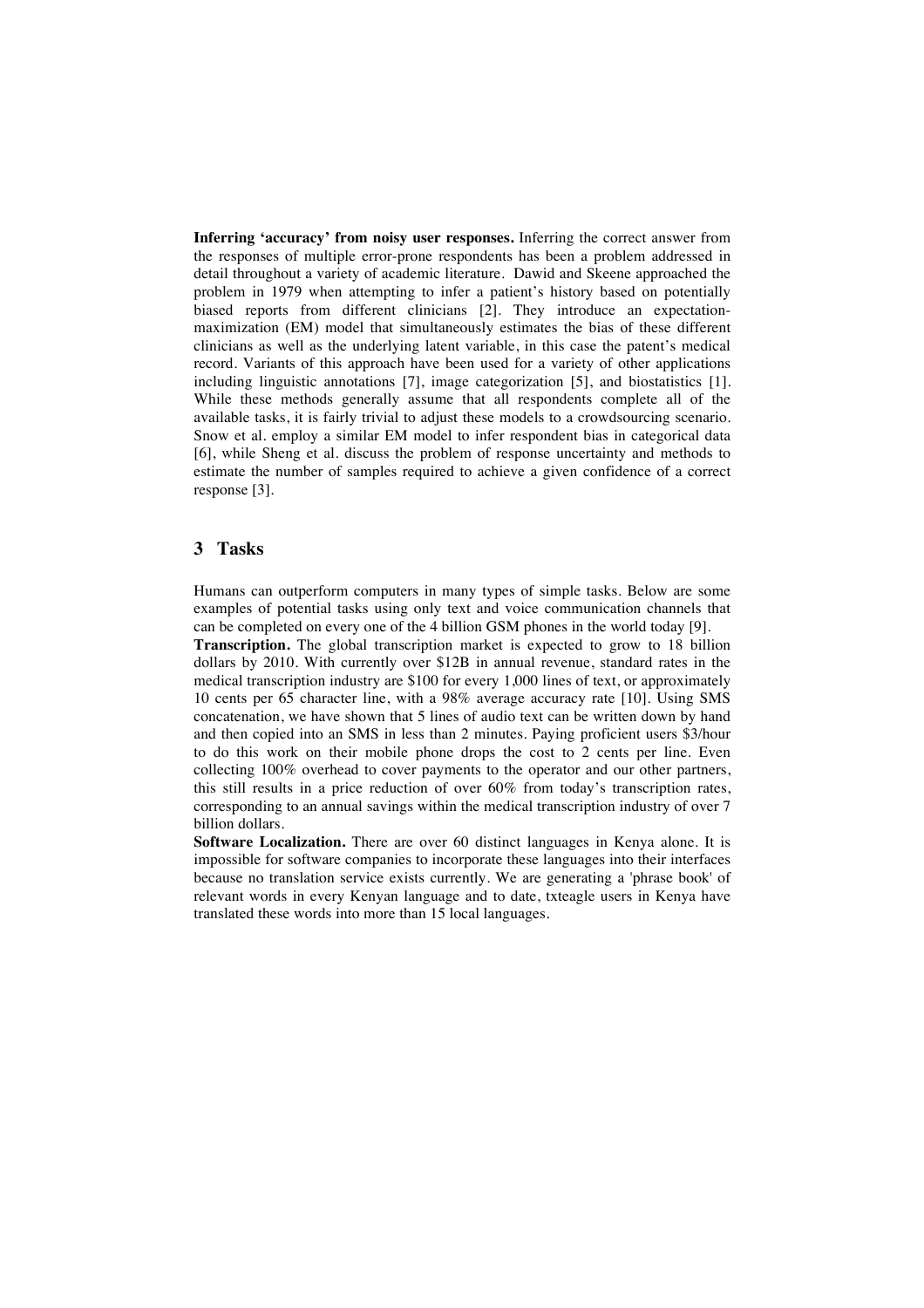

**Fig. 1.** There are particular words or phrases that are necessary to adequately localize software, such as the interface of a mobile phone. The photos above shows a phone receiving a translation task targeted at users who speak Giriama, the local language of coastal Kenya and the user being compensated after the successful completion of a set of translation tasks.

**Citizen Journalism.** While the idea of citizen journalism is not new, it has yet to have significant penetration within the developing world due to low connectivity and literacy rates. Furthermore, the need for compensation is critical to aspiring journalists in the developing world. By leveraging our existing mobile payment system we enable anyone with a phone to submit a story for free and have compensation directly transmitted back to the handset.

**Search Relevancy.** The major players in the multi-billion dollar internet search industry all have similar approaches to generating search results and as a result, all perform fairly similarly. By augmenting the machine learning search algorithms with human input, it may become possible to make dramatic improvements in relevancy for specific queries.

**Blog / News Translation & Sentiment.** Major products get mentioned online thousands of times every day in many different languages. Gauging the sentiment of what is being written about a particular product is critical information for branding and marketing departments, yet extremely difficult to quantify in an automated way using traditional natural language processing techniques. We will ask users if a section of web-scraped text expresses a positive, negative, or neutral sentiment about a particular product or brand.

**Surveys & Market Research.** Conducting large demographic surveys in remote areas of the developing world is a challenging and costly endeavor. However in countries such as Kenya, where even the most isolated areas generally have GSM reception, it becomes possible to remotely administer surveys using text messaging. Phone-based surveys are an efficient and economical method of collecting a wide variety of information including market research, census, health, activity, and commerce data. While there is no 'correct' answer when assessing personal opinions, we are also asking users to estimate what the opinion is of the average person in her area. With enough respondents in the area, we will learn if these responses converge.

**Beyond txt.** We are also developing voice tasks for use during off-peak hours when network usage is significantly below capacity. Our first voice tasks will be rating radio commercials; these ratings will be incorporated into our collaborative filtering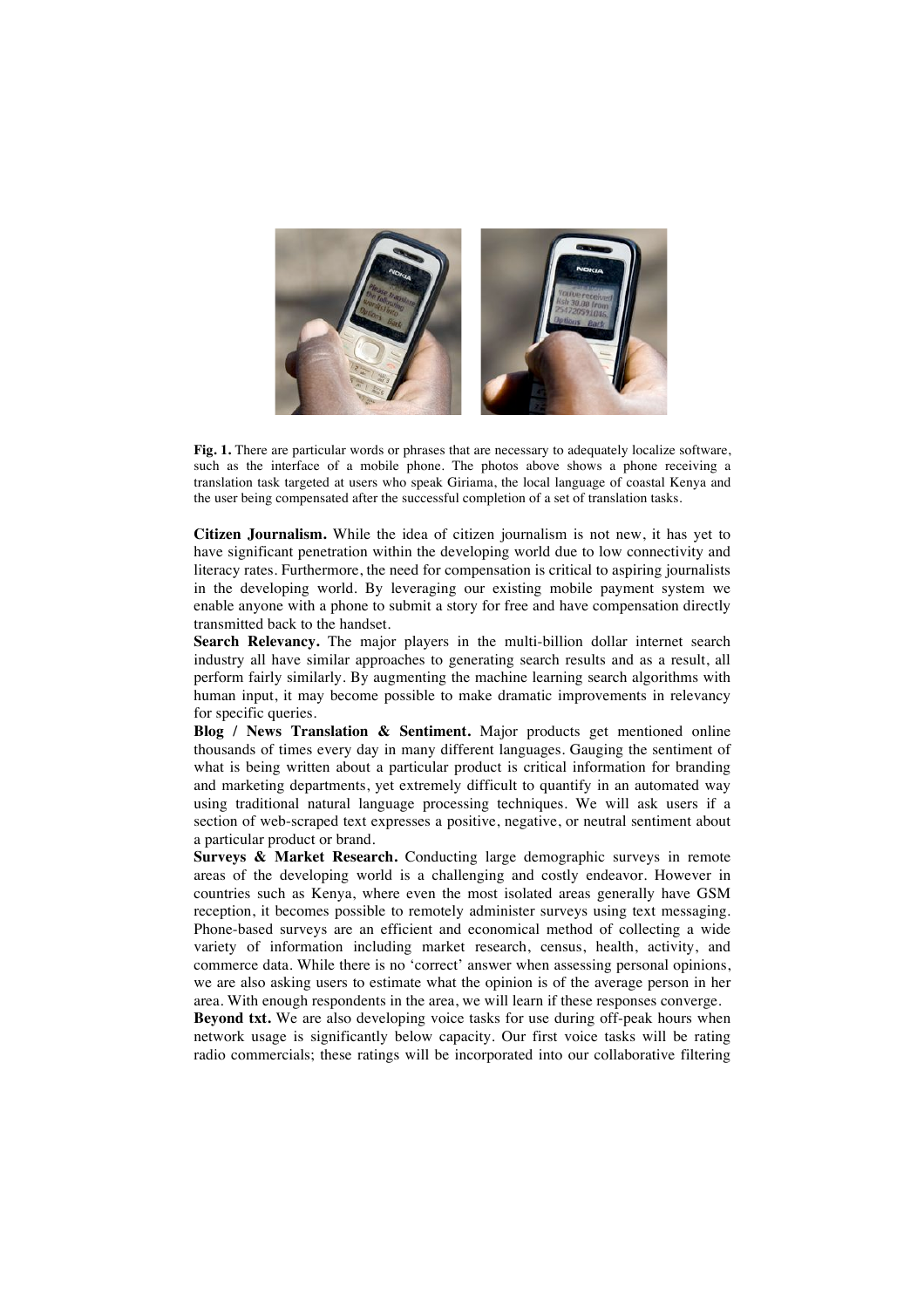algorithms to provide subscribers with targeted advertisements. Additionally, we are working with Nokia to develop tasks for use in training speech recognition engine. Lastly, we are hoping txteagle tasks will soon be able to be completed online, taking advantage of the dramatic growth of the mobile web in many parts of the developing world. Whether it is auditory information for local language transcription, image recognition tasks for video security camera monitoring, or simply more extensive text analysis, we are currently working with operators to offer bandwidth rich services during times when their network bandwidth is underutilized.

# **4 System Design**

txteagle is an active service in contrast to most crowdsourcing services, such as Mechanical Turk, services that are passive. We are building our system to actively select the most appropriate tasks for a txteagle user. By customizing the task difficulty for a given user, we have created a more efficient system to generate high-confidence task responses in the shortest amount of time. The more a user responds to tasks, the more the system learns about the user's areas of expertise and improves the task assignments.

#### **Improving Accuracy through Task Repetition.**

To ensure tasks have been completed correctly, we send out the same task repeatedly and verify that we are getting the same response across multiple, independent users. Formally, we note that each response  $y_{ij}$  comes from an error-prone user  $j$  that has an accuracy  $p_j$  drawn from a known distribution of accuracies shown in Figure 2a. We initially assume that  $p_j$  is independent of a particular task  $x_i$  and true answer  $y_{Ti}$ , such that  $Pr(y_{ij} = y_{Ti} | x_i) = Pr(y_{ij} = y_{Ti}) = p_j$ .

A simple way to assess the validity of a response is through majority voting. Following a notation similar to Sheng et. al [3], we infer a single integrated response,  $\hat{y}$  that is simply the most popular response from a set of users. The probability this response is correct is noted as  $q_i = Pr(\hat{y}_i = y_T)$  and is referred to as the integrated quality of the most popular response. Assuming there are an odd number of users  $(2N + I)$  to avoid the potential of a tied vote, integrated quality *q* is defined as a sum of probabilities,

$$
q = \Pr(\hat{y} = y_T) = \sum_{w=0}^{N} \begin{pmatrix} 2N+1 \\ w \end{pmatrix} \cdot p^{2N+1-w} \cdot (1-p)^w \tag{1}
$$

where *w* is the number of potential incorrect labels. Figure 2b represents how integrated quality increases as a function of the number of independent respondents who have an accuracy shown in Figure 2a.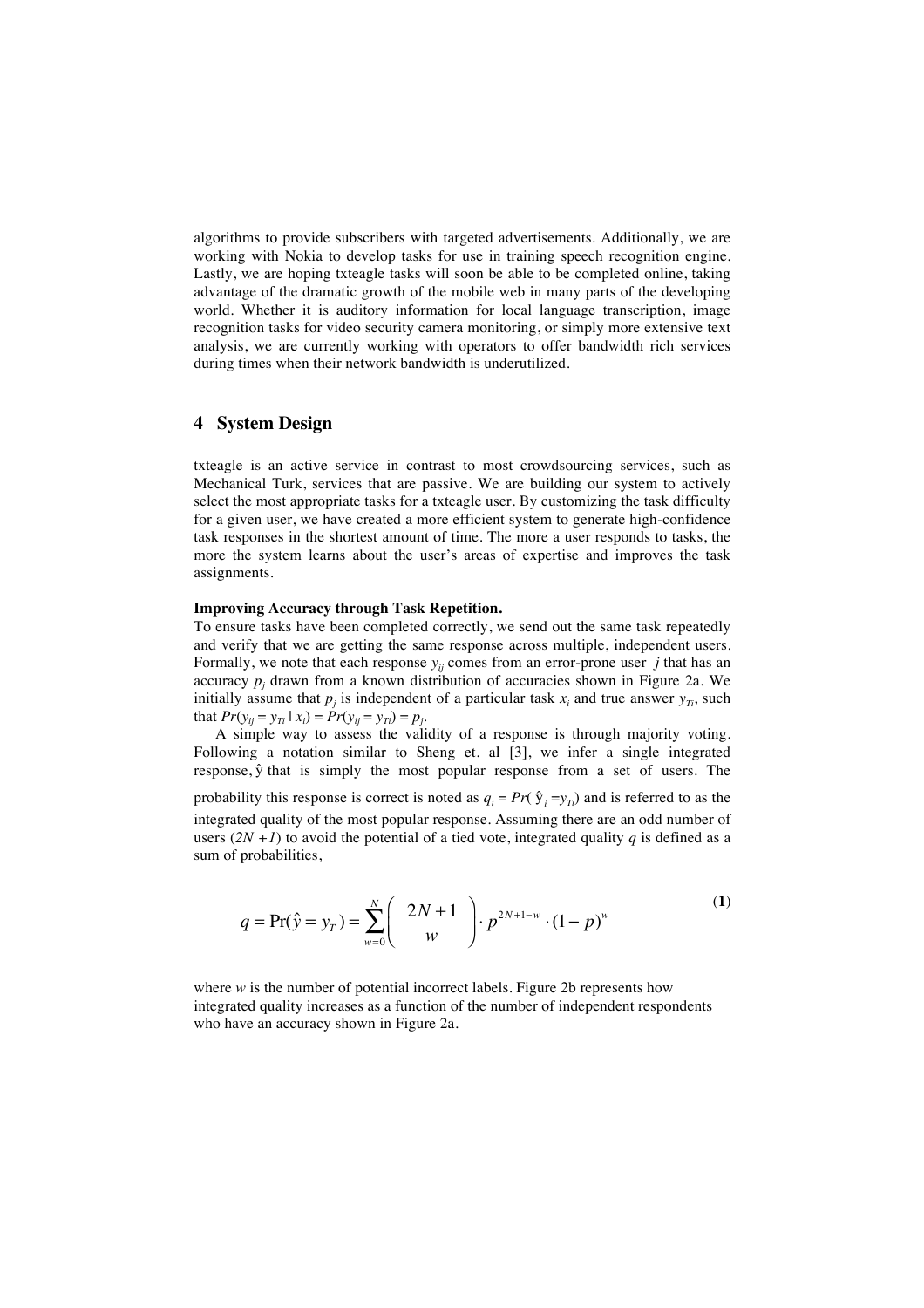

Fig. 2a/b. Figure 2a represents the distribution of initial accuracies of 20 txteagle users for a given set of translation tasks. Figure 2b. depicts how integrated quality *q* increases as a function of the number of independent users responding to the same task.

#### **Maximum Likelihood Estimates for Task and User Evaluation.**

While the majority voting technique described above is adequate for simple task completion, we would like to be able to assess the accuracy of an individual user while simultaneously inferring the correct answer to a given task. Dawid and Skene [2] have demonstrated that maximum likelihood estimates of user error rates can be calculated with expectation-maximization (EM) with noisy responses from a set of error-prone individuals (in their case, clinicians collecting a patient record). This technique was similarly used for image classification [5] and Mechanical Turk data [6]. We have developed a similar model infer correct answers, estimate txteagle users' accuracy levels, and infer their expertise (individual accuracy conditioned on task type) based on their response history.

Following a similar notation as above, let *T* be the total number of tasks and  $n_{yi}$  be the number of times  $x_i$  is labeled  $y_i$ . We define  $C_{yi}$  as a binary variable with a corresponding value of 1 if  $y_i$  is the true label (out of a total of L possible labels) of  $x_i$ and 0 otherwise. If we initially assume that we know the true label  $y_i$ , then

$$
p(y_{i1},...,y_{iW},|y_{Ti},x_i) \propto \prod_{y=1}^{L} p(y | y_{Ti})^{n_{iy}}
$$
 (2)

and assuming the user responses are independent, the joint can be described as

$$
p(y_{i1},...,y_{iW},y_{Ti}) \propto \prod_{i=1}^{T} \prod_{y=1}^{L} \left( p(y) \prod_{y=1}^{L} p(y \mid y_{Ti})^{n_{iy}} \right)^{C_{yi}}.
$$
 (3)

Following from Equation 3, the maximum likelihood estimators of  $p(y|y_T)$  and  $p(y_T)$  can be simply written as

$$
\hat{p}(y_i \mid y_{Ti}) = \frac{\sum_{i} C_{yi} n_{yi}}{\sum_{i}^{L} \sum_{i} C_{yi} n_{yi}}
$$
\n(4)

$$
\hat{p}(y_n) = \frac{1}{T} \sum_i C_{yi} \tag{5}
$$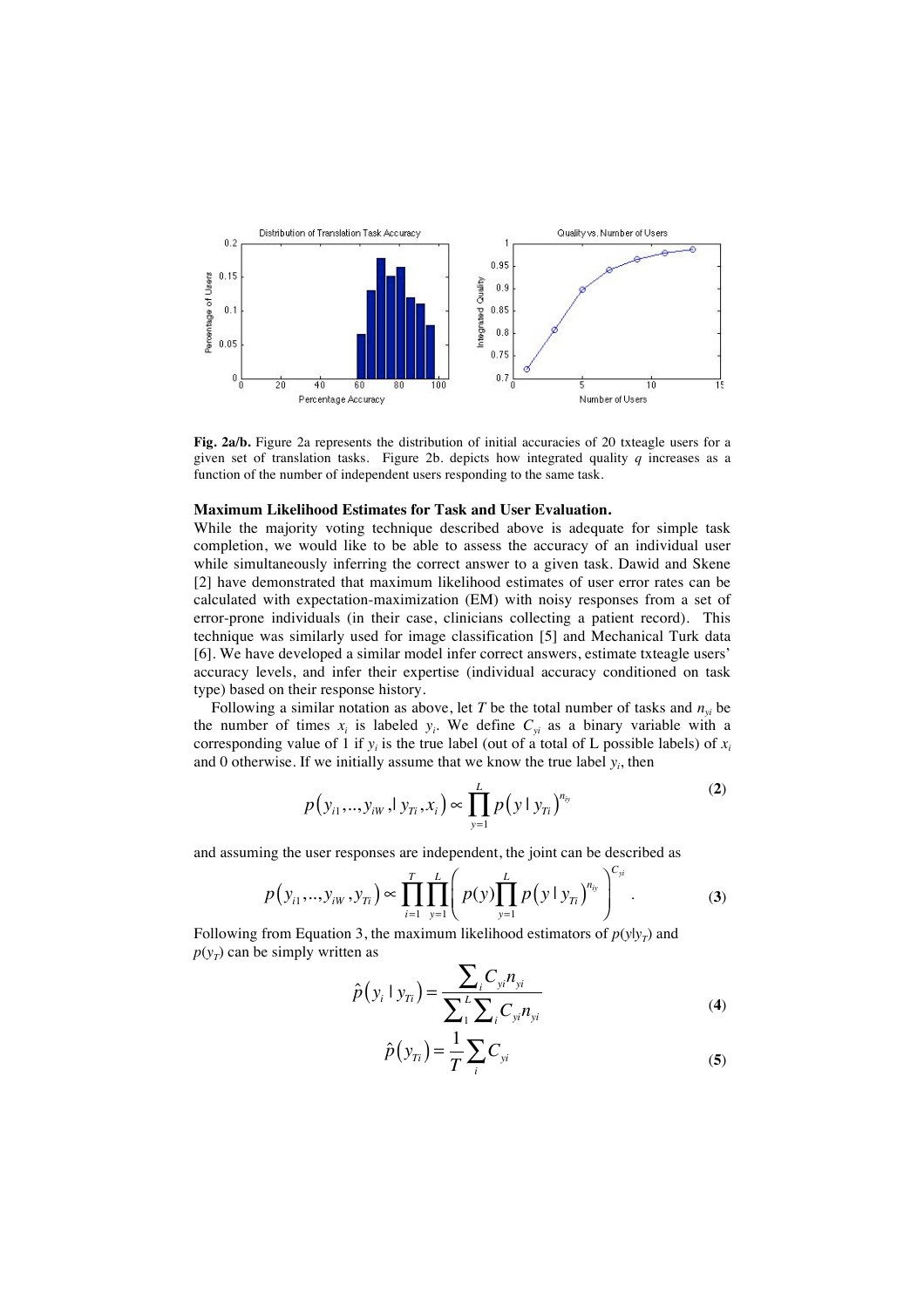Equation 4 enables us to get an estimate of each users' accuracy and with the application of Bayes' rule we can find the posterior

$$
p(C_{yi} = 1 \mid y_{i1},...,y_{iW}) = \frac{1}{K} \prod_{y=1}^{L} p(y \mid y_{Ti})^{n_{yi}} p(y_{Ti})
$$
 (6)

where K is a normalization constant.

However, for the development above, we need to know  $C_{yi}$  to be able to infer the probability of the prior and the probability of the label conditioned on the prior. If we do not know the true answers, we can use expectation-maximization (EM) to find a local maximum of the likelihood function, treating  $C_{yi}$  as a hidden variable, obtaining an initial estimate of the its expected value

$$
E\left[C_{yi}\right] = \frac{n_{yi}}{\sum_{y} n_{yi}}\tag{7}
$$

and subsequently selecting values of  $p(y|y)$  and  $p(y)$  to maximize the Equation 7. Given these new estimates, we recalculate the conditional expectation of  $C_{vi}$  and repeat until the estimates converge.

## **5 Interaction Scenarios**

The following example user scenarios are intended to illustrate how txteagle facilitates financial earnings in rural settings.

**Ruth & Betty, Home-Maker / Village Phone Operator, Butare, Rwanda.** Ruth is the mother of four and while she reads and writes English fluently, she hasn't been able to find much work in her local village. She'd like to own a phone, but hasn't been able to save up the money. Betty operates a village phone in Ruth's village. By 'renting' the phone to Ruth for 50 cents/hour during off-peak times when Betty has no other customers, Ruth is able to complete 3 hours of transcription tasks – accumulating \$7.50 into her savings account and \$1.50 into Betty's account. A couple of more sessions like that and Ruth will be able to afford her own phone!

**David, Maasai Herdsman, Kisumu, Kenya.** While David had been unable to complete formalized education, he, along with many of his Maasi peers, does own a mobile phone. David completes voice-tasks, helping Nokia train a speech recognition engine on his native Maasai dialect. When David wishes to complete a task, he 'flashes' the txteagle Asterisk box that calls him back, asking him to repeat specific key words and phrases. After 30 minutes of work, David has earned enough airtime to last him a week (assuming he doesn't trade it again for another necklace to give to his new wife).

**Sophie, Unemployed School Teacher, Kilifi, Kenya.** Sophie is an active member of her local woman's microfinance institute and understands the importance of savings. However, she rarely is able to make ends meet for her growing family and has no money to open a traditional savings account. Occasionally she is able to borrow her husband's phone and uses it to begin earning small amounts of money by completing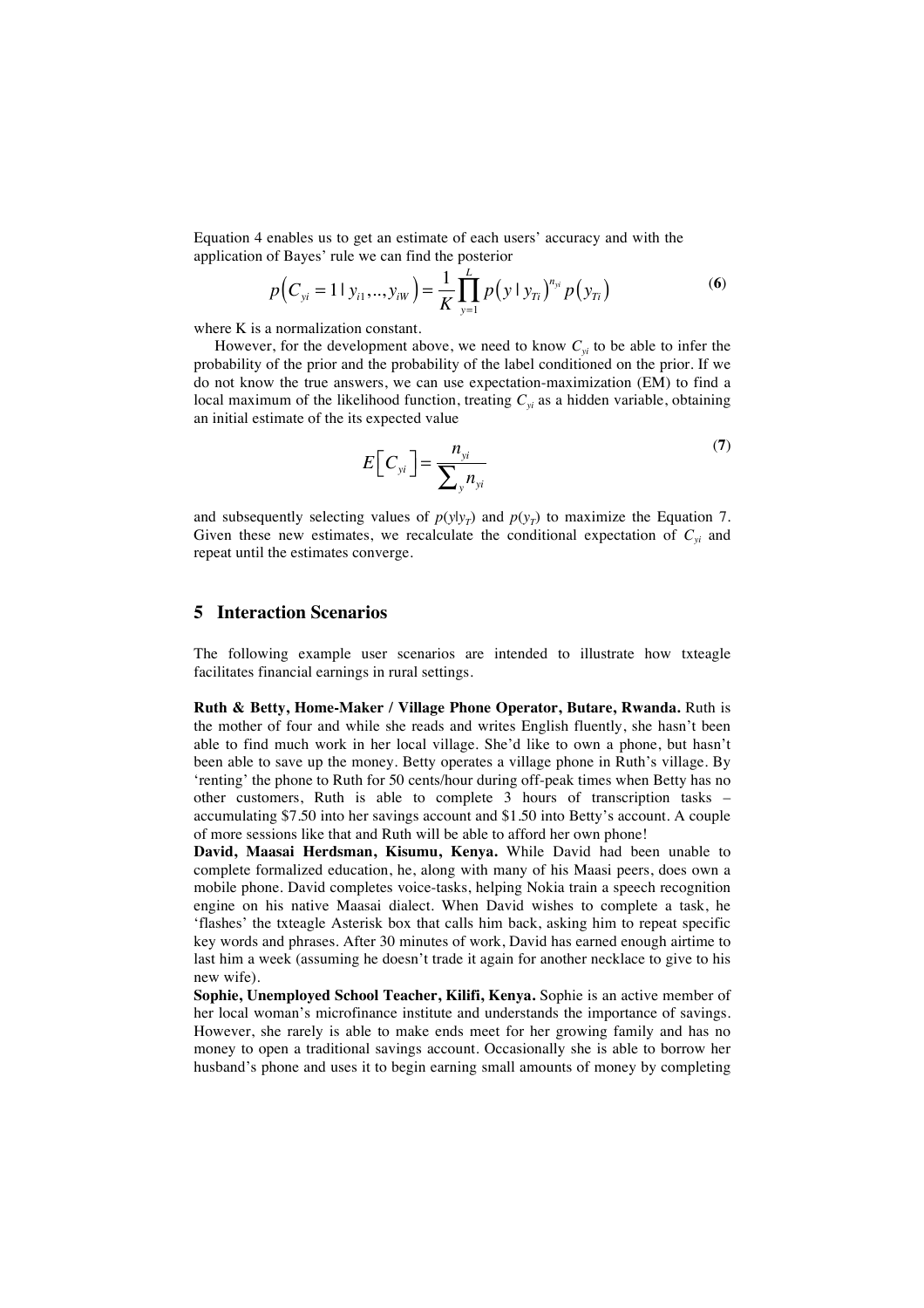translation tasks for Nokia; texting back the correct translation to words such as "Address Book" in her mother-tongue, Giryama, she soon is on the road to accumulating her own savings.

**Emmanuel, Recent high-school graduate (age 14), Mtwapa, Kenya.** Emmanuel has just finished secondary school, but is unsure what to do next. He has a lot of time on his hands but he could really use money of his own. Emmanuel begins experimenting with the txteagle transcription tasks and finds that he gets fairly high accuracy scores. Now instead of spending his time loitering around the village with his peers, he's riding a new bike he purchased with his savings.

# **6 Deployment**

As of February 2009, the txteagle service is currently deployed in Kenya on the Mobile Planet shortcode 3007 and will be soon launching in Rwanda. We have studied usage of the service at local high schools, taxi drivers, and with a group of security guards (askaris) in Nairobi. While the groups successfully completed the translation tasks with similar accuracy  $(\sim 75\%)$ , we found the high-school students were able to complete almost twice as many tasks as the drivers and security guards, presumably due to their proficiency with text entry on numeric keypads.



**Fig. 3.** Two txteagle users completing tasks in Nairobi. During this particular session, they both completed 20 translation tasks in their native languages (Kikuyu and Luo, respectively) and earned 100 Ksh (US\$1.25) of airtime.

**Porting to USSD.** Unstructured Supplementary Service Data (USSD) is a common protocol common to all GSM phones that enables services such as checking an airtime balance (dialing \*144#) or topping up with an airtime scratch card (\*141#12345678912#). Because over 95% the Kenyan and Rwandan mobile phone markets are prepaid, subscribers are extremely familiar with USSD applications and, unlike SMS, there is no fee associated with its usage. (In Kenya, this has meant that balance enquiry events occur more often than actual phone calls!) USSD is also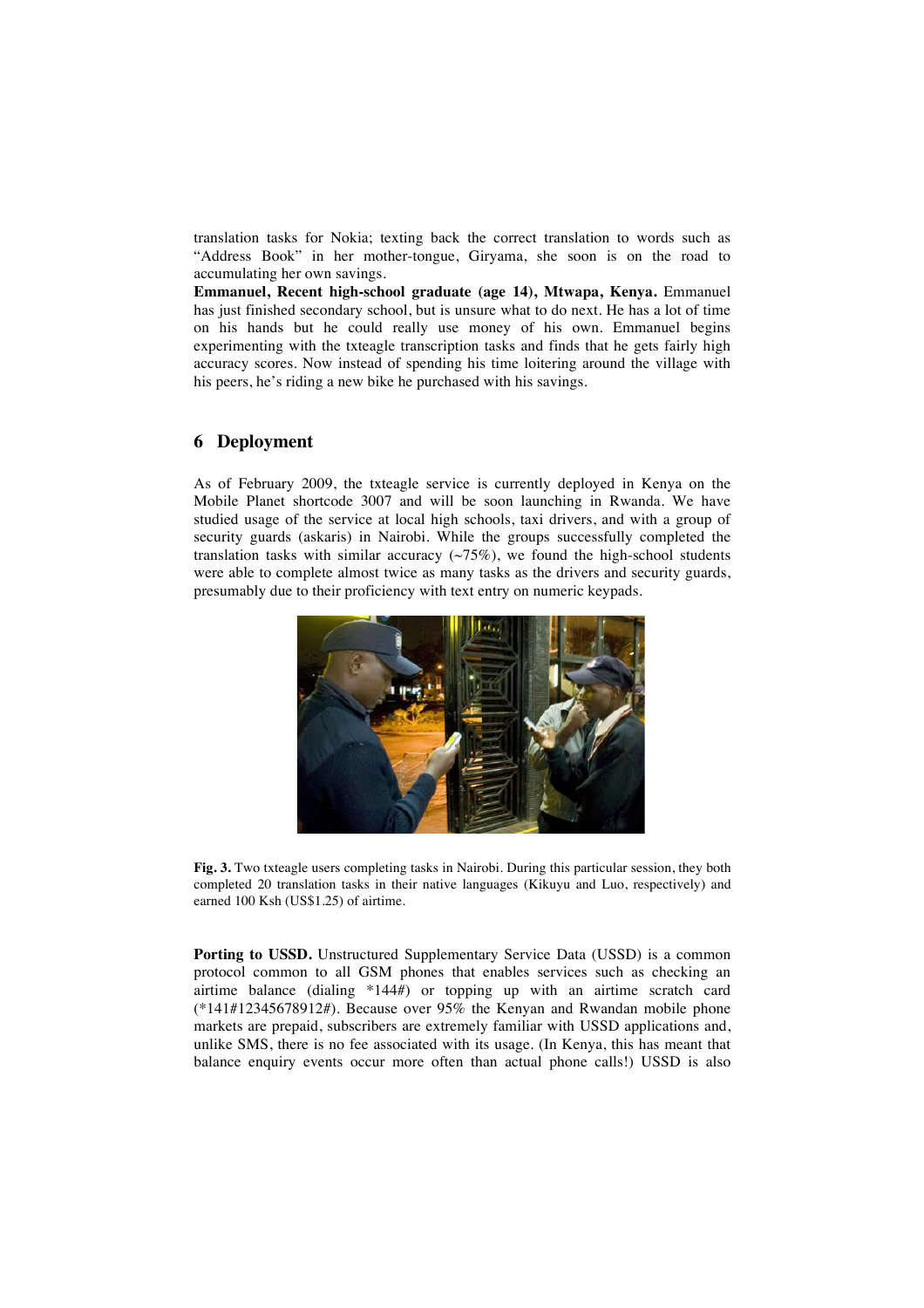sessions based, as opposed to SMS which is store-and-forward, which means there is very little latency with interactive USSD-based services, making it an ideal platform for menu-driven applications such as surveys. In collaboration with MTN Rwanda and Safaricom, we are developing a USSD txteagle service that is scheduled to launch in both countries during the summer of 2009.

# **7 Conclusions**

Mobile phones are not only empowering most humans on the planet to connect with each other in real-time communication, but soon phones will enable anyone to conduct real-time, peer-to-peer financial transactions. Although the ability for a Western company to remotely 'hire' a local Kenyan for the completion of simple tasks may be troubling for some [11], it is the author's view that providing additional sources of income to remote and impoverished areas of the world has the potential to have a profound and transformative positive impact on the lives of billions. While this project has demonstrated that it is possible to do work and earn money through a phone, we envision txteagle being the first of many such services that help transform billions of mobile phone subscribers into a powerful knowledge workforce.

## **Acknowledgements**

The author would like to acknowledge the following organizations instrumental in txteagle's initial development and deployment: Mobile Planet (Kenya), Safaricom (Kenya), MTN Rwanda (Rwanda), and Nokia (Finland).

## **References**

- 1. Albert, P.S., Dodd, L.E., A Cautionary Note on the Robustness of Latent Class Models for Estimating Diagnostic Error without a Gold Standard. Biometrics, Vol 60, pp 427-435. (2004)
- 2. Dawid, A.P., Skene, A.M., Maximum Likelihood Estimation of Observer Error-Rates Using the EM Algorithm. Applied Statistics, Vol 28, No1, pp 20-28. (1979)
- 3. Sheng, V., Provost, F., Ipeirotis, P.G., Get Another Label? Improving Data Quality and Data Mining Using Multiple, Noisy Labelers. In Proc KDD. (2008)
- 4. Singh, P., The public acquisition of commonsense knowledge. In Proc. Of AAAI Spring Symposium on Acquiring (and Using) Linguistic (and Wold) Knowledge for Information Access. (2002)
- 5. Smyth, P., Burl, M. C., Fayyad, U. M., and Perona, P. Knowledge Inferring ground truth from subjective labeling of Venus images. In NIPS (1994), pp. 1085–1092.
- 6. Snow, R., O'Connor, B., Jurafsky, D., Ng, A., Cheap and Fast But is it Good? Evaluation Non-Expert Annotations for Natural Language Tasks. In Proc. of the Empirical Methods in Natural Language Processing, Honolulu, pp 254-263. (2008)
- 7. Wiebe, J.M., Bruce, R.F., O'Hara, T.P., Development and use of a gold-standard data set for subjectivity classifications. In Proc. of ACL. (1999).